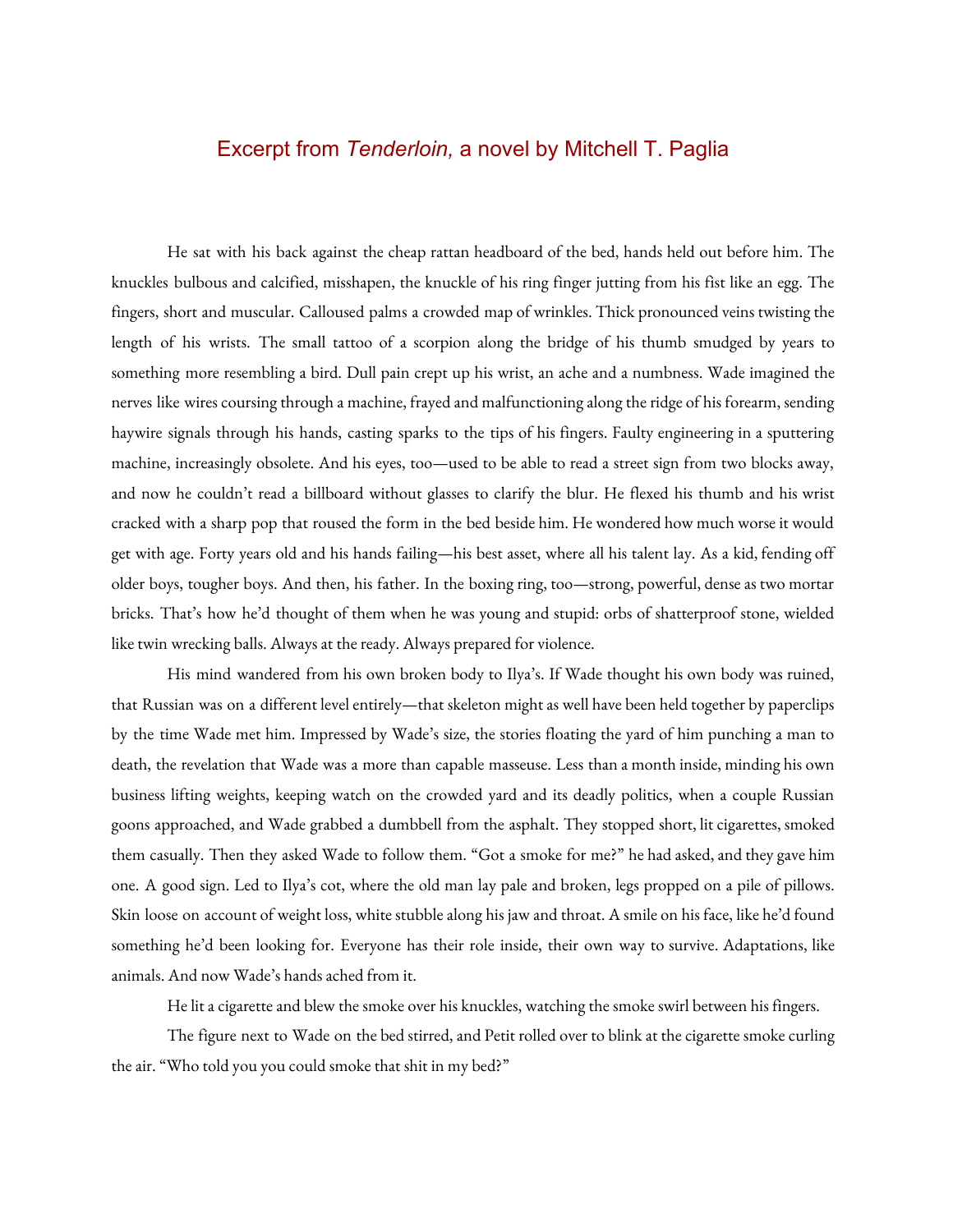"I didn't think I needed to ask permission."

"Well you do, *pendejo*, put that out. I tol you before. Go sit your dumb ass by the window."

Wade searched the floor along his side of the bed and snatched a piece of junk mail upon which to stub his cigarette. "Already smells like a Mongolese whorehouse in here, didn't think a smoke would make much difference."

"Fuck you and your Mongoloid whorehouse," Petit said, smacking Wade's arm with the back of her hand. She was lean and muscular with smooth brown skin, a white scar the shape of kissing lips on her bicep, the size of a pocket blade knife. "You can take your sad ass out in the street, you got a problem with how my room smell."

"Your room smells fine," Wade said. "Mongolese whorehouse is my favorite odor." Petit rolled her eyes. "It's the scent I prefer."

"Oh, shut up *puto*," Petit said and rolled over, nudging herself into Wade's thigh. He went with it, rolling to cradle her body in his. He smelled the floral scent of her hair, the saltiness of sweat. He'd come to like the comfort of Petit's room, its small low-lit chamber, the temporary creature comfort provided. "I bet this place smell way better before *you* lay around stinkin it up."

"Forget it," Wade said. "I don't smell nothin."

"Goddamn right," Petit said. "It smell like a princess castle in here."

He'd met Petit the night after his boxing match at Hard Knocks, after Valencio Valle bashed his face to hamburger meat. Wade had been humiliated in front of everyone in the free world he respected, and no matter how many people from the gym came up, patted him on the arm, said "Good fight," to him with eyes averted—all of it, a humiliation. He didn't remember much of the night afterward except a terrific headache dampened only after quaffing a quart of vodka, stumbling down Polk Street with the cool air brushing the raw afflictions upon his face. He found himself pulled toward the neon sign of a bar called Divas, two tall figures standing in its light smoking cigarettes in short skirts and high heels. They smiled at him as he passed, and he understood what kind of bar it was. As he eased himself upon a stool at the bartop he caught sight of his reflection in a mirror, and couldn't believe the mask of battered defeat that stared back. The bartender—fake tits, long pink wig, and a jowly face—served him without a word. As he nursed a beer, elbows propped upon the bartop, a figure slid into the stool besides his—Petit, wig curled and spilling down her shoulders, the strap of her silver dress slipping from a slim shoulder. They took shots of bad tequila together, and she asked what happened to his face. He told her he was a professional boxer, and that he'd stopped in Divas for victory drinks. "Victory, huh?" she asked. "This how you look when you win?" And he nodded. "Celebratin victory all alone don't sound too fun to me," she'd said, vodka cranberry crooked between fingers clawed with red fingernails, the sequins on her dress sparkling in the dull bar light. They'd gone home together that night, in the back seat ofa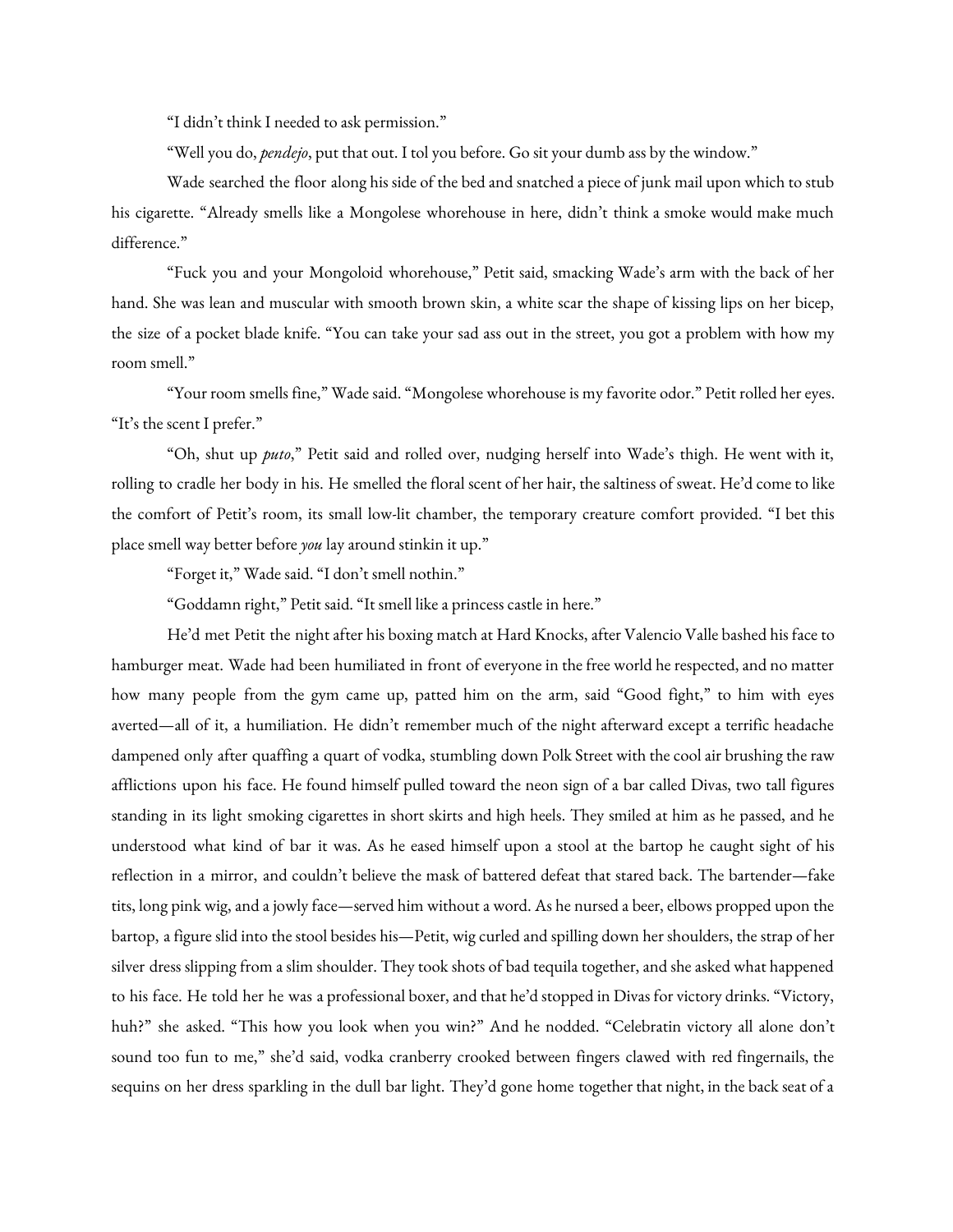taxi cab he'd paid for. Wade wishes it could have always stayed like that, him feeling beaten and her making him feel there was something noble in it. That was a good end to a bad night, that Friday night he met Petit at Divas. Every other night together since then, stomping across town to her apartment, knocking on the door hoping she'd answer, felt like anything else that's ever good and unrepeatable—arehash, never to reach such untenable heights.

"Sun's comin up soon," he said, gazing toward the strip of dull sunlight slipping along the side of the crooked polyester curtain. It cast an arched strip of light across the floor toward the bed, a blade slicing low.

"You got to bounce by seven. If you tryin to shower—"

He looked at the strip of light on the floor. "Rub my hands would you? They're keepin me up."

"And you keepin me up." Her hands found his right hand and kneaded, wrestling clumsily with the network of muscles within. He rested his chin on her shoulder and closed his eyes. "Shit, your hands be all jacked up." She isolated the ring finger knuckle in her fingers and clicked her tongue. "What you doin, punchin walls and shit?"

"That feels good."

"You still owe me a massage," Petit said. "Don't think I forgot."

"But it's getting late and I got this shower to take—"

Petit laughed. "You can shower in a Starbucks sink if that's how it is, *pendejo*!"

The deal was he could stay the night—the whole night—if he gave her one of his massages, and if he stayed cool. And that meant *cool*—no drama, no pointlessarguments, no rough housing, no picking fights with neighbors. A hard rule insisted upon with Wadea couple weeks back, no drugs or drinking when he visited. He agreed to her conditions. He needed a place to crash, and wasn't holding anything anyway. He dug his fingers into Petit's neck, worked the trenches of her musclesalong her shoulders. She squirmed, pencilled brow pinched in discomfort, then the tension melted from her muscles and she went silent. "Shit. You learn this in the pen? Rubbin down all them shower room cornholers?"

"My dad taught me," he said flatly.

"Your dad? That some weird inbreed shit, man . . ."

Wade pinched her neck, and she squirmed upon the bed.

"That *hurt*, bitch," she yelled, slapping him in the stomach just above his crotch.

"It was supposed to." Wade shoved Petit away from him on the bed and threw an arm back over his head. Petit slowly rolled closer to his side. "A garage door fell on him when I was four," he said toward the ceiling. "Fucked up his neck and back. Ruined him. Made him—I dunno, kinda made him—" The blade of light crawled up the steel leg of the bed. "He worked construction, though, he had to keep working, you know . . . so I had to give him a massage every morning before he went to work—before he went to the *bar* before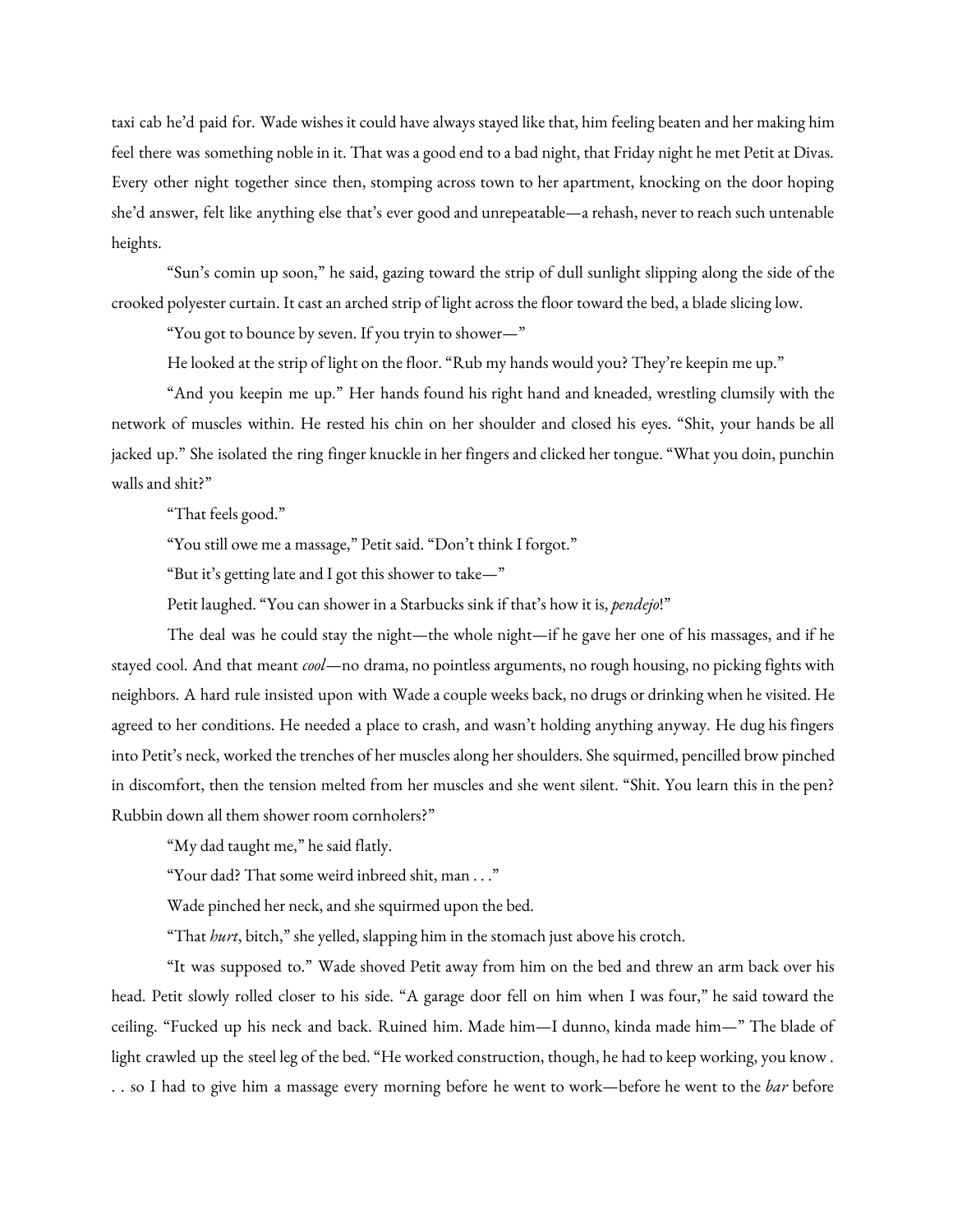work—and every night when he came home. God help me if I wasn't there to rub his old drunk ass down." Wade returned to squeezing the muscles of Petit's neck. "Ain't nothin about cornholers."

"And you was this good back then?"

He cleared his throat, a sound to clear the subject. "Give me your arm." He took hold of Petit's left arm and pressed into the muscles, eliciting a gasp from Petit. His fingers found the nooks of her wrist, ran up the lean meat of her flexor muscles. He liked watching the ripple of her skin around the tips of his fingers, resilient clay stretched upon the crest of his fingers.

"What was you in for anyway?" she asked, face locked in a grimace. "You ain't never tell me."

"No talking."

"Don't tell me no talking in my own place. That ain't no answer."

"Why don't we talk about you, huh?" He turned to Petit, who turned toward the far wall. "You see? No one wants to talk about the way it used to be."

They lay faced away for a time, lost in their own hauntings. Then Petit rolled over to face him, their noses inches apart. Her nose was her most masculine trait—big and hooked, a lump in the middle from having been broken long ago. Her Adam's apple caught in the morning light, slight as a dune in a barren desert. "I could tell you some stuff happen in Honduras you wouldn't believe."

"I thought you were Mexican."

"All you ignorant white dudes think anyone brown be Mexican."

Wade pulled her close to him, lifted a leg to trap her under the clamp of his thigh. "Well, you'd believe my story," he said. "Ain't nothing unbelievable about it."

She frowned at him, her brown eyes beautiful in the light of dusk. "Your breath stink, baby."

He rolled away from her, kicking the sheets away from his legs.

"Come on, tell me."

"No. Story time's over."

He fetched the cigarette he'd stubbed out from the floor. When he started to rise out of bed, Petit hooked a finger in the waist of his boxer shorts. "Just smoke," she said. So he lit the cigarette and they smoked together, passing it back and forth, his arm around Petit's shoulder, her head on his chest. She swatted ash from Wade's chest and let her hand linger in the thin hair around his belly button. "Few years back I was kickin it with a dude who spent time inside. Armed robbery. He had a scar right here." She drew a line with her finger across Wade's abs. "Some MS-13 in the yard cut him with a shiv made out a toothbrush, try to gut him."

Wade grunted.

"You ain't got no prison scars?"

"No. Not like that."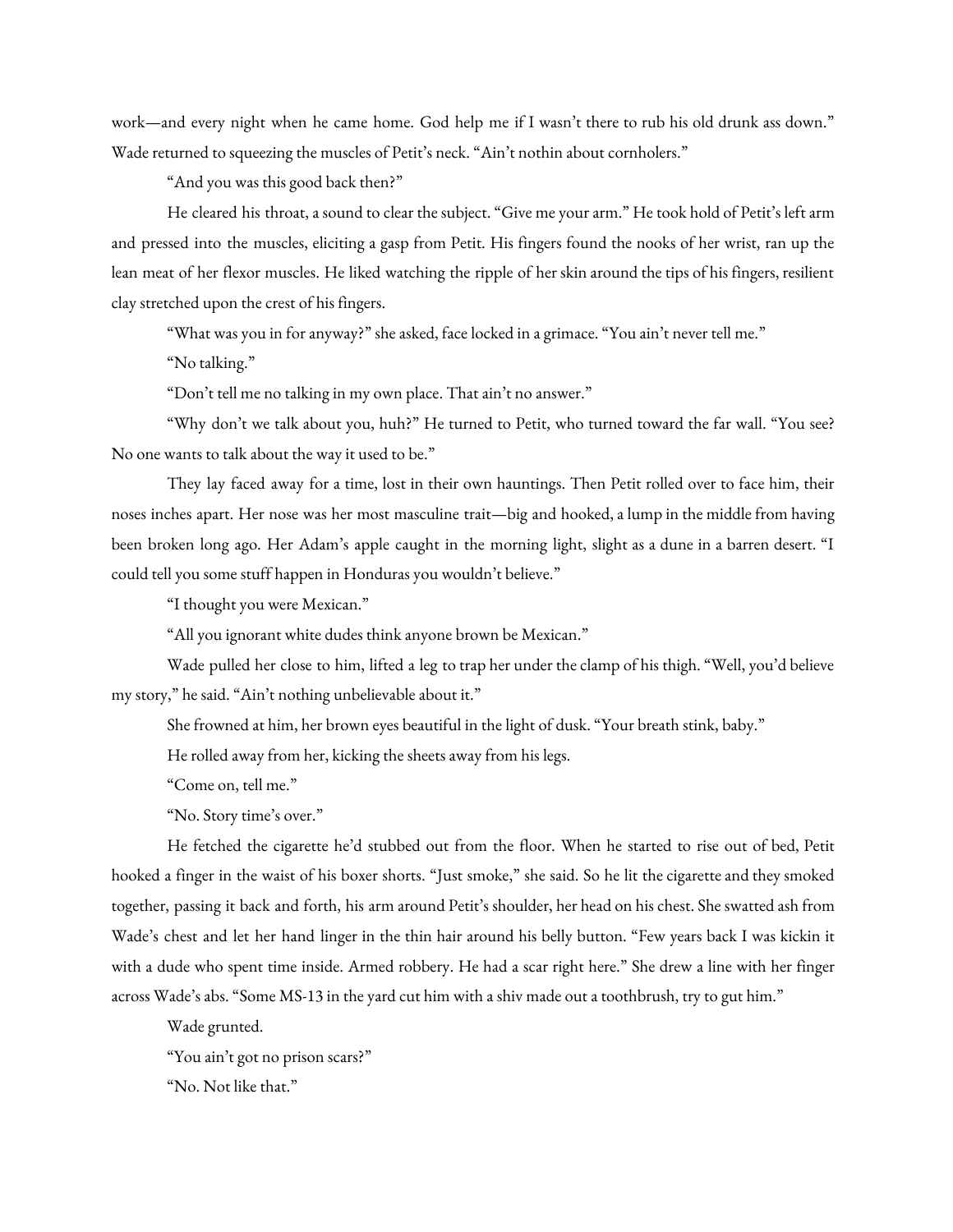"You a good boy in prison? You stay in the library reading books?"

He cast her an annoyed glance. "I had friends. My friends made sure toothbrushes were for tooth brushing."

"What kind of friends? Aryans?"

"Russians." Petit's eyelashes fluttered wide. "I was like right-hand man to the boss. Kept me from havin to trade packs of ramen, all that yard bullshit."

The slash of light burned across their ankles on the bed, lighting the rose tattoo on Petit's foot.

"He—the boss—got hit by a car," Wade said absently. "Hell of a man." His hand stopped rubbing Petit's shoulder. "I studied massage therapy when I was inside, to help him out. There's a vocational program in there, helped give me something to think about. Wanted to get my license, maybe make a career of it. Ilya made sure I got all the stuff I needed, so long as I helped him out. Then when I got out, he got me the job at the  $gym-$ "

"Man, what up with you and massaging old men?" Petit interrupted with a cackle.

Wade said nothing.

"You give happy endings too or what?"

"That's enough," Wade said, and pulled away from Petit.

She looked at him.

"I said enough."

Wade finished the cigarette, then stubbed it out on the slip of junk mail. Petit lay her hands on Wade's and resumed her clumsy rubdown. "So who was this guy you was right-hand to?"

"Ilya," he said. "His name was Ilya." He looked away toward the window. "He kept me straight. Wouldn't let me get involved in bullshit, none of the drugs that got smuggled in . . . Fights, problems with the C.O.s . . . 'Make sure you don't give them any more years,' is what he said. 'Don't let these people take more of your life than they already got.' Didn't stand for stupidity." Wade snickered, shook his head. "He's the kinda dude, he says things are a way, they're that way, you know? Even the C.O.s listened. One of them started callin him 'Hot Shot in the Cot'. Soon most everyone in the yard was callin him that, at first all quiet, then it became like a nickname. He didn't like that name, not a bit . . . dude called him 'Hot Shot in the Cot' in an argument over money with one of his boys, got his teeth smashed in on the basketball court not a day later, a guy with a little steel pipe walked up between games, bashed his face in while everyone watched . . . everyone seen it but I tell you, not a single witness when the inquiry came. Ilya had his boys pick the teeth up off the court, and he kept them in this tin cup next to his cot . . . people would walk in his little room, see those teeth at the bottom of the cup while he was just—" Wade laughed. "Just layin there, doin the crossword in the paper, like the world's most harmless grandpa, like there ain't nothin to see." His smile stuck as he stared at the ceiling. "You bet your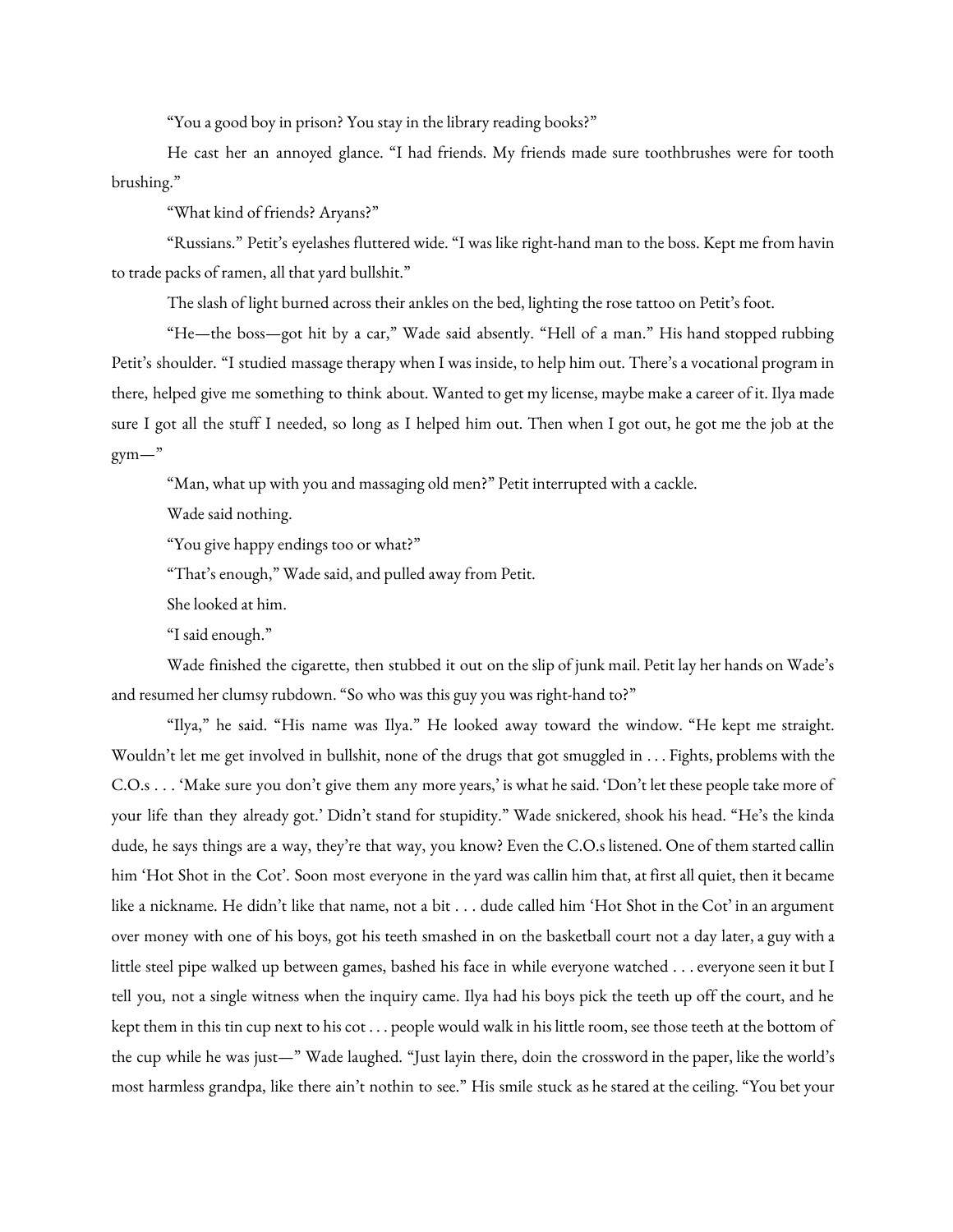ass no one was callin him 'Hot Shot in the Cot' after that. The C.O. that made up the name even ended up comin to him and apologizing. And I was like—well, I guess kinda like his caretaker, and—"

Petit stifled a giggle. Wade looked at her. "Sorry," she said, biting her lip. "That shit just hard to imagine is all."

"It's how it was."

"And he—he hook you up, the job at the gym?"

"Yeah."

"And it wasn't, like—"

"No," Wade said. "It wasn't like nothin."

Petit's hand fell away from his. "I could use me a dude like that."

They lay in silence for several minutes. The sunlight cut along the side of the curtain to beam into Wade's squint. Petit rolled away from his side and checked her cell phone, blue light thrown upon her frown. When he removed another cigarette from his pack Petit put a hand on his wrist. "It's almost seven," she said. "You can shower if you quick."